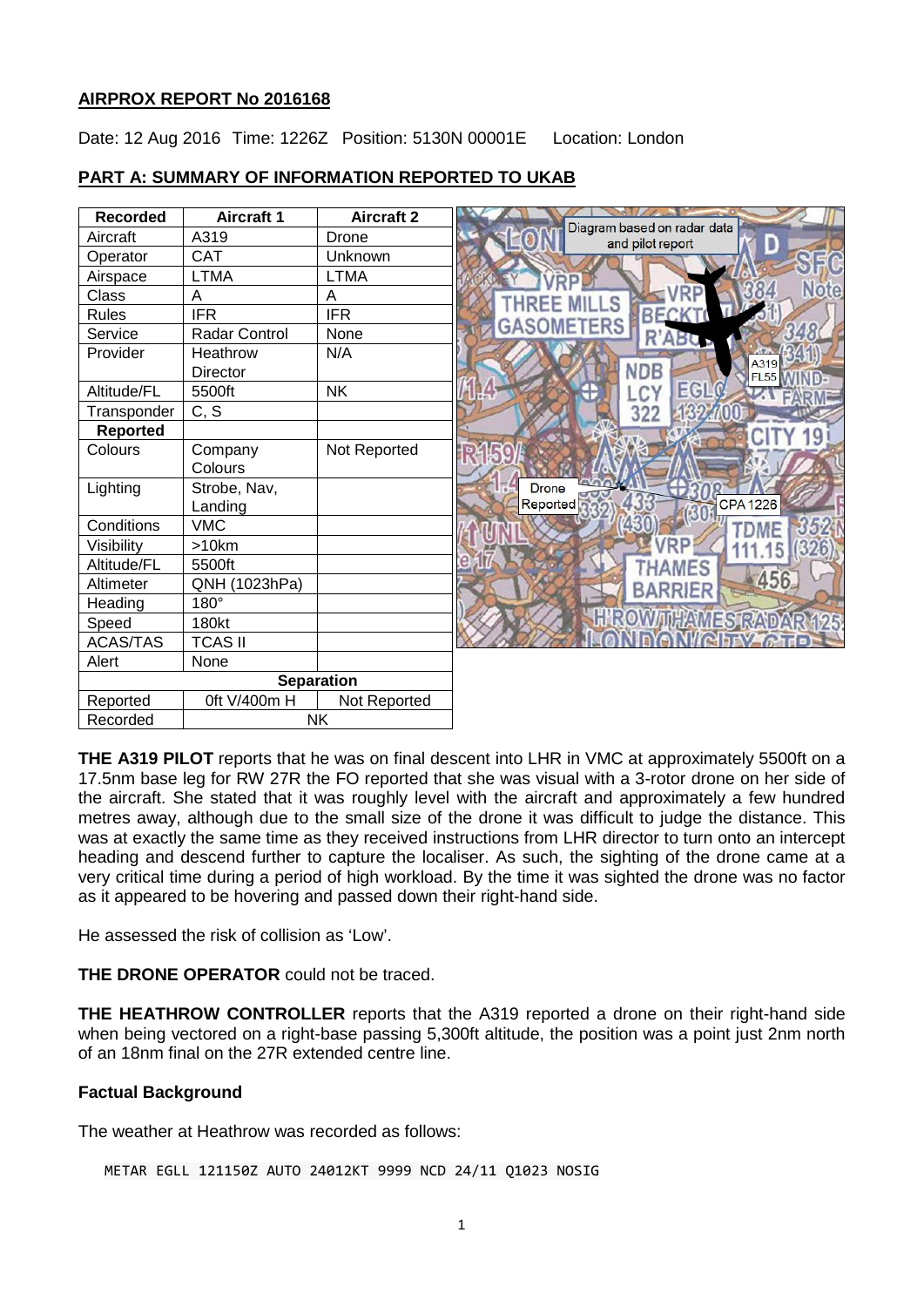### **Analysis and Investigation**

#### **UKAB Secretariat**

There are no specific ANO regulations limiting the maximum height for the operation of drones that weigh 7kg or less other than if flown using FPV (with a maximum weight of 3.5kg) when 1000ft is the maximum height. Drones weighing between 7kg and 20kg are limited to 400ft unless in accordance with airspace requirements. Notwithstanding, there remains a requirement to maintain direct, unaided visual contact with the aircraft sufficient to monitor its flight path in relation to other aircraft, persons, vehicles, vessels and structures for the purpose of avoiding collisions. CAP 722 gives guidance that, within the UK, visual line of sight (VLOS) operations are normally accepted to mean a maximum distance of 500m [1640ft] horizontally and 400ft [122m] vertically from the Remote Pilot.

Neither are there any specific ANO regulations limiting the operation of drones in controlled airspace if they weigh 7kg or less other than if flown using FPV (with a maximum weight of 3.5kg) when they must not be flown in Class A, C, D or E, or in an ATZ during notified hours, without ATC permission. Drones weighing between 7kg and 20kg must not be flown in Class A, C, D or E, or in an ATZ during notified hours, without ATC permission. CAP722 gives guidance that operators of drones of any weight must avoid and give way to manned aircraft at all times in controlled Airspace or ATZ. CAP722 gives further guidance that, in practical terms, drones of any mass could present a particular hazard when operating near an aerodrome or other landing site due to the presence of manned aircraft taking off and landing. Therefore, it strongly recommends that contact with the relevant ATS unit is made prior to conducting such a flight.

Notwithstanding the above, all drone operators are also required to observe ANO 2016 Article 94(2) which requires that the person in charge of a small unmanned aircraft may only fly the aircraft if reasonably satisfied that the flight can safely be made, and the ANO 2016 Article 241 requirement not to recklessly or negligently cause or permit an aircraft to endanger any person or property. Allowing that the term 'endanger' might be open to interpretation, drones of any size that are operated in close proximity to airfield approach, pattern of traffic or departure lanes, or above 1000ft agl (i.e. beyond VLOS (visual line of sight) and FPV (first-person-view) heights), can be considered to have endangered any aircraft that come into proximity. In such circumstances, or if other specific regulations have not been complied with as appropriate above, the drone operator will be judged to have caused the Airprox by having flown their drone into conflict with the aircraft.

A CAA web site<sup>[1](#page-1-0)</sup> provides information and guidance associated with the operation of Unmanned Aircraft Systems (UASs) and Unmanned Aerial Vehicles (UAVs) and CAP722 (UAS Operations in UK Airspace) provides comprehensive guidance.

Additionally, the CAA has published Drone Aware<sup>[2](#page-1-1)</sup> which states the responsibilities for flying unmanned aircraft. This includes:

'You are responsible for avoiding collisions with other people or objects - including aircraft. Do not fly your unmanned aircraft in any way that could endanger people or property. It is illegal to fly your unmanned aircraft over a congested area (streets, towns and cities). …, stay well clear of airports and airfields'.

This has since been revised as follows:

A joint CAA/NATS web site<sup>[3](#page-1-2)</sup> provides information and quidance associated with the operation of Unmanned Aircraft Systems (UASs) and Unmanned Aerial Vehicles (UAVs) and CAP722 (UAS Operations in UK Airspace) provides comprehensive guidance.

 $\overline{\phantom{a}}$ 

<span id="page-1-0"></span><sup>1</sup> www.caa.co.uk/uas

<span id="page-1-1"></span><sup>2</sup> CAP 1202

<span id="page-1-2"></span><sup>3</sup> dronesafe.uk